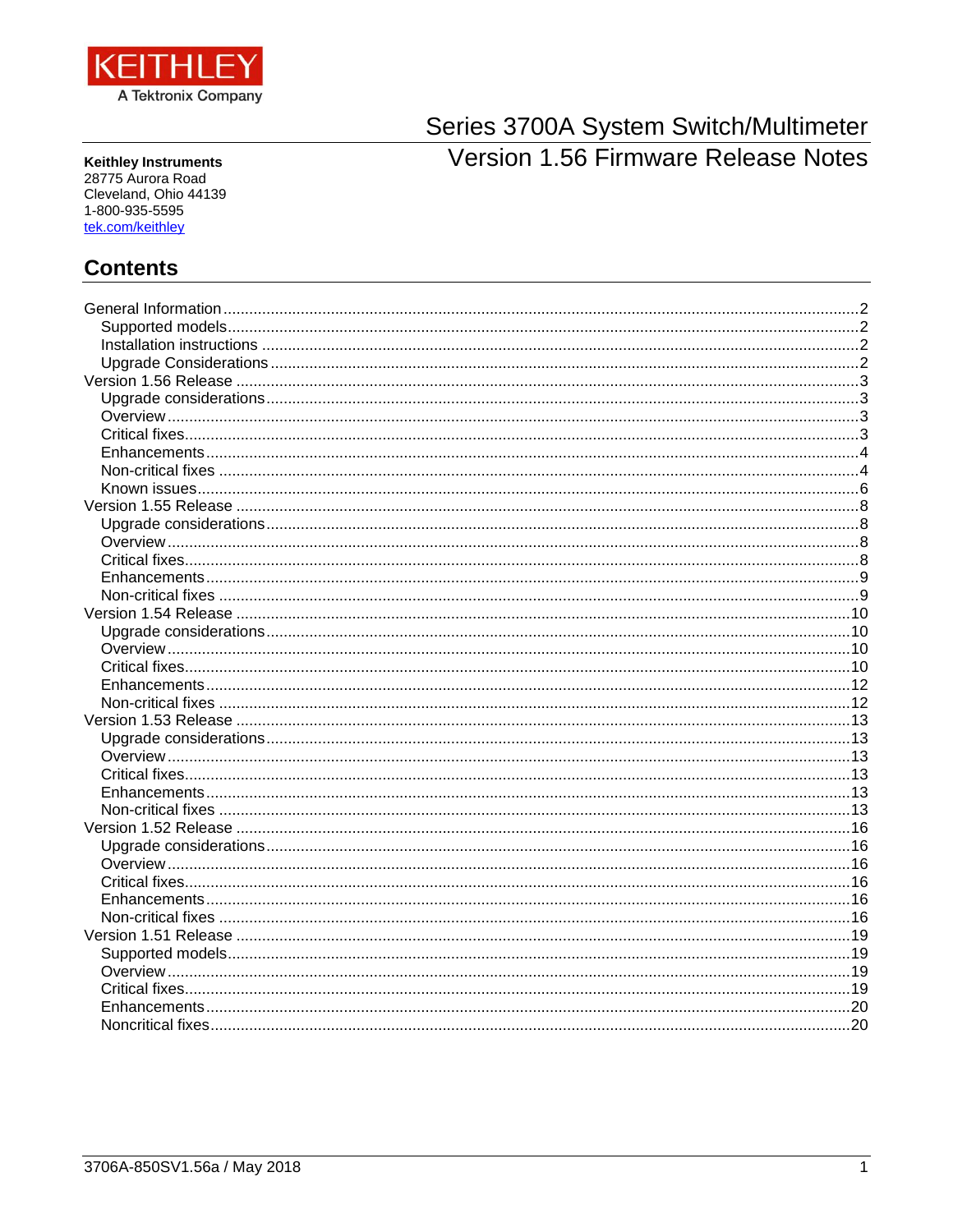# <span id="page-1-0"></span>**General Information**

## <span id="page-1-1"></span>**Supported models**

This firmware is used on the following Keithley Instruments product models:

Models 3706A, 3706A-S, 3706A-NFP, 3706A-SNFP, and all Series 3700 cards.

Because this firmware is used on multiple models, this version of firmware may be available for use on one or more models while still being unqualified for use on the others. Please refer to the upgrade considerations section below for the product of interest for more details.

## <span id="page-1-2"></span>**Installation instructions**

<span id="page-1-3"></span>To install this firmware, please follow the installation instructions in the Reference Manual.

## **Upgrade Considerations**

The 1.51 and higher firmware releases can only be used on 3700A models. These releases are not compatible with 3700 (non-A) models.

The following table lists the considerations that should be made when deciding whether to upgrade your Series 3700A instrument firmware to version 1.56.

| <b>Consideration for upgrade</b> | <b>From</b><br>version<br>1.51 | <b>From</b><br>version<br>1.52 | <b>From</b><br>version<br>1.53 | <b>From</b><br>version<br>1.54 | <b>From</b><br>version<br>1.55 |
|----------------------------------|--------------------------------|--------------------------------|--------------------------------|--------------------------------|--------------------------------|
| Recalibration required?          | No                             | No                             | No                             | No.                            | No                             |
| Backward compatibility concerns? | No                             | No                             | <b>No</b>                      | No                             | No                             |
| Requalification recommended?     | No                             | No                             | No                             | No                             | No                             |
| Should you upgrade?              | Review <sup>1</sup>            | Review <sup>1</sup>            | Review <sup>1</sup>            | Review <sup>1</sup>            | Review <sup>1</sup>            |

l

<sup>1</sup> Review the entire list of changes made in all firmware versions between your current version and version 1.56. Upgrade if any of the fixes or enhancements are needed.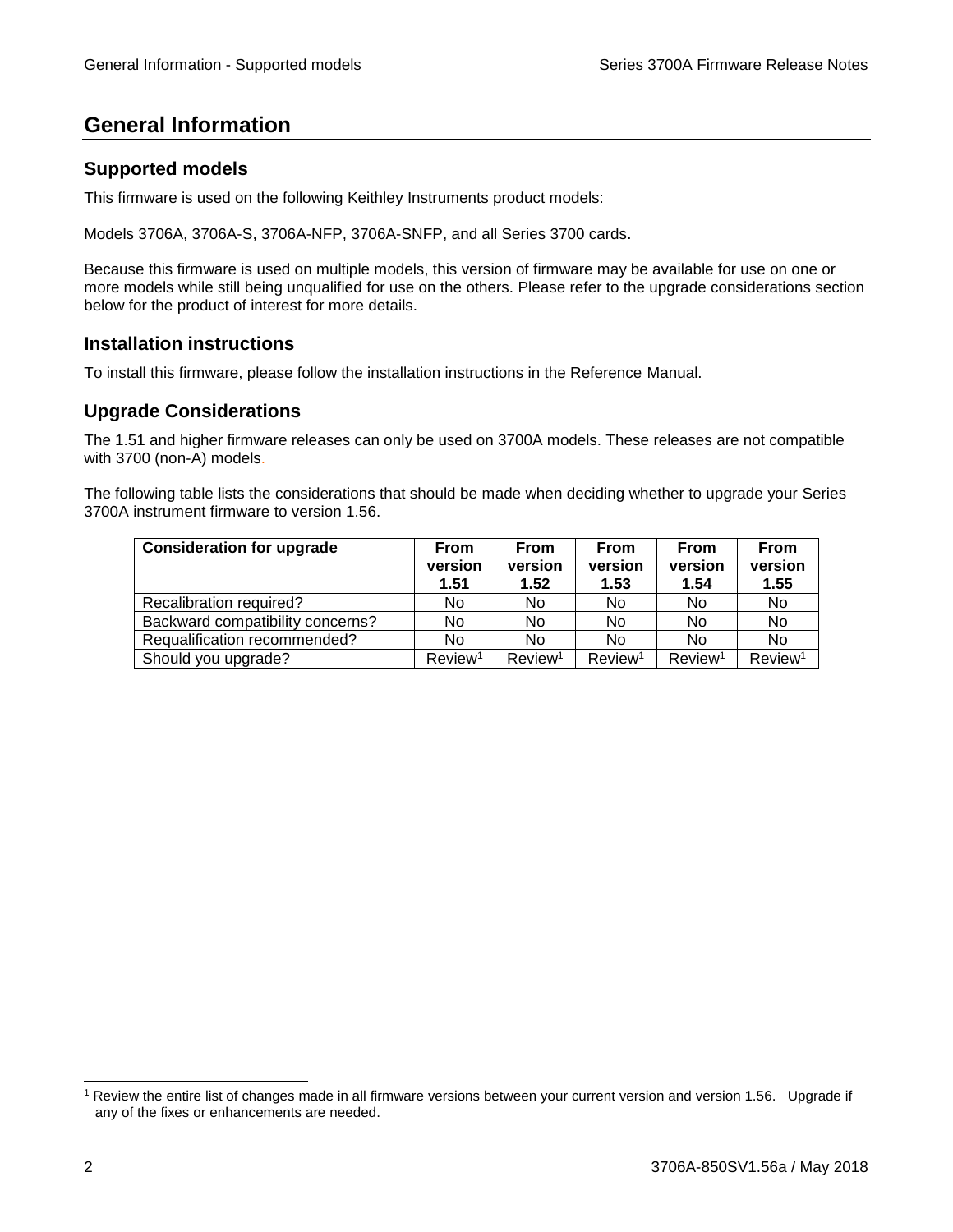# <span id="page-2-0"></span>**Version 1.56 Release**

## <span id="page-2-1"></span>**Upgrade considerations**

<span id="page-2-2"></span>The 1.56 release can only be used on 3700A models. This release is not compatible with 3700 (non-A) models.

## **Overview**

The following table lists the exact version numbers of the available Series 3700 components.

| <b>Model</b>                                     | <b>Version</b>    |
|--------------------------------------------------|-------------------|
| Series 3700A Mainframe                           | 1.56a             |
| Series 3700A High Performance DMM                | 1.50c             |
| 3720 Dual 1x30 Multiplexer                       | 1.40h             |
| 3721 Dual 1x20 Multiplexer                       | 1.40h             |
| 3722 Dual 1x48 High Density Multiplexer          | 1.40h             |
| 3723 Dual 1x30 High Speed Reed Relay Multiplexer | 1.40 <sub>i</sub> |
| 3724 Dual 1x30 FET Multiplexer                   | 1.40 <sub>i</sub> |
| 3730 Dual 6x16 High Density Matrix               | 1.40h             |
| 3731 Dual 6x16 High Speed Reed Matrix            | 1.40i             |
| 3732 Quad 4x28 High Speed Reed Matrix            | 1.40m             |
| 3740 32 Channel Isolated Switch                  | 1.41f             |
| 3750 Multifunction I/O Card                      | 1.40j             |
| 3760 10-ch Hi-I Multiplexer                      | 1.50 <sub>b</sub> |
| 3761 10-ch Lo-I Multiplexer                      | 1.50a             |
| 3762 10-ch Hi-V Multiplexer                      | 1.50 <sub>b</sub> |
| 3765 Hall Effect                                 | 1.50c             |

## <span id="page-2-3"></span>**Critical fixes**

## **Models affected:** RPE-127

Models 3706A, 3706A-S, 3706A-NFP, 3706A-SNFP.

## **Symptom:**

The Portmapper function needs to be disabled when VXI11 is disabled. This is a security risk and also causes Ethernet interruption when the bus is heavy with Portmapper requests.

## **Workaround:**

None.

## **Resolution:**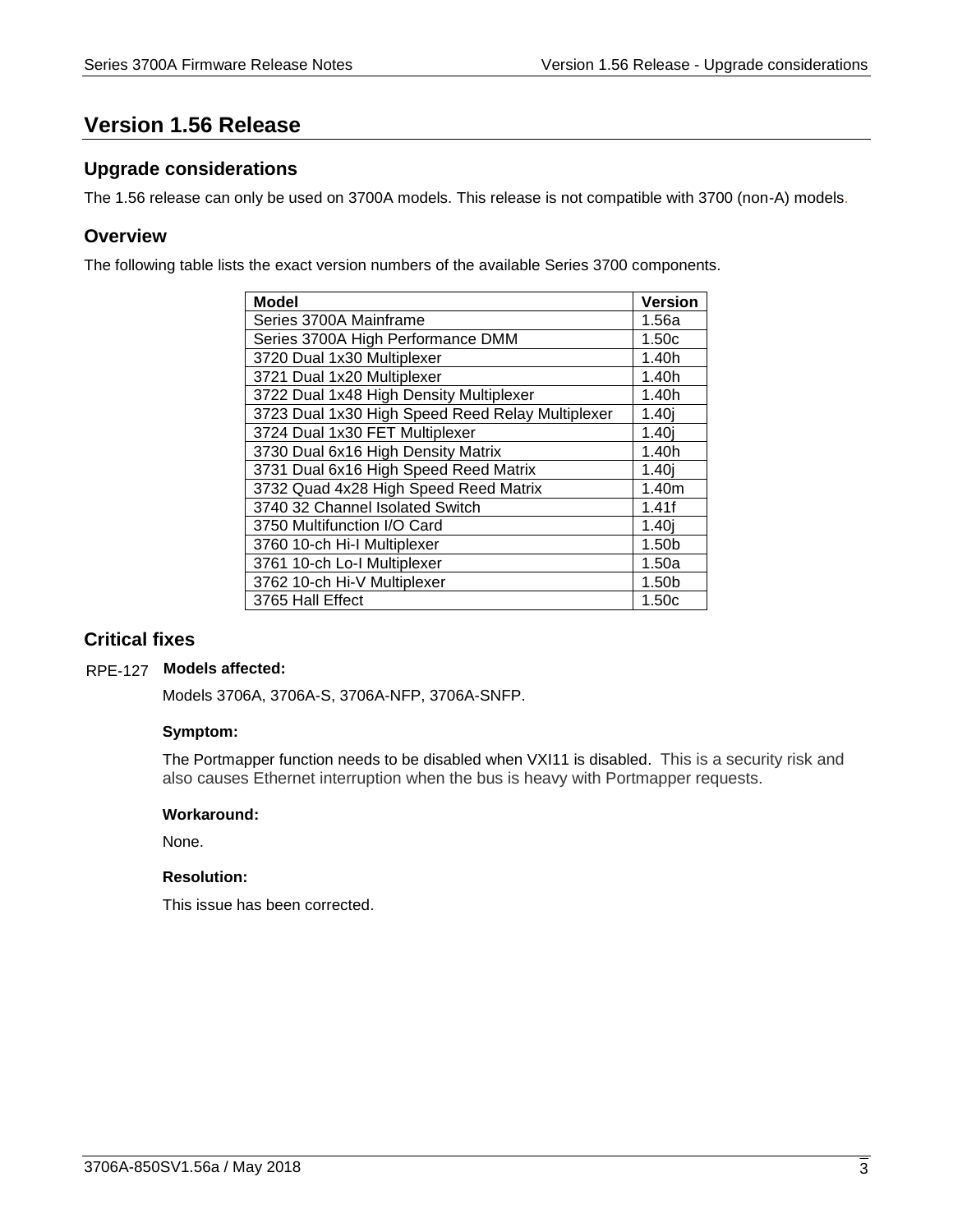## **Models affected:** RPE-128

Models 3706A, 3706A-S, 3706A-NFP, 3706A-SNFP.

## **Symptom:**

The ability to queue raw-socket connections needs to be removed. Having queued connections can easily cause undesired results.

## **Workaround:**

None.

## **Resolution:**

Multiple open-socket requests are no longer queued, but rather refused immediately.

## **Models affected:** RPE-129

Models 3706A, 3706A-S, 3706A-NFP, 3706A-SNFP.

## **Symptom:**

Due to memory leaks, memory is filled inordinately quickly when using the Test Script Language or executing ICL commands.

## **Workaround:**

None.

## **Resolution:**

This issue has been corrected.

## <span id="page-3-0"></span>**Enhancements**

None.

## <span id="page-3-1"></span>**Non-critical fixes**

## PR-61556 Models affected:

Models 3706A, 3706A-S, 3706A-NFP, 3706A-SNFP.

## **Symptom:**

CDs are no longer shipped with this product so a list of the licenses associated with the firmware code in this product are listed by remotely sending the localnode.license command as follows: print(localnode.license)

## **Workaround:**

None.

## **Resolution:**

This function is now operational.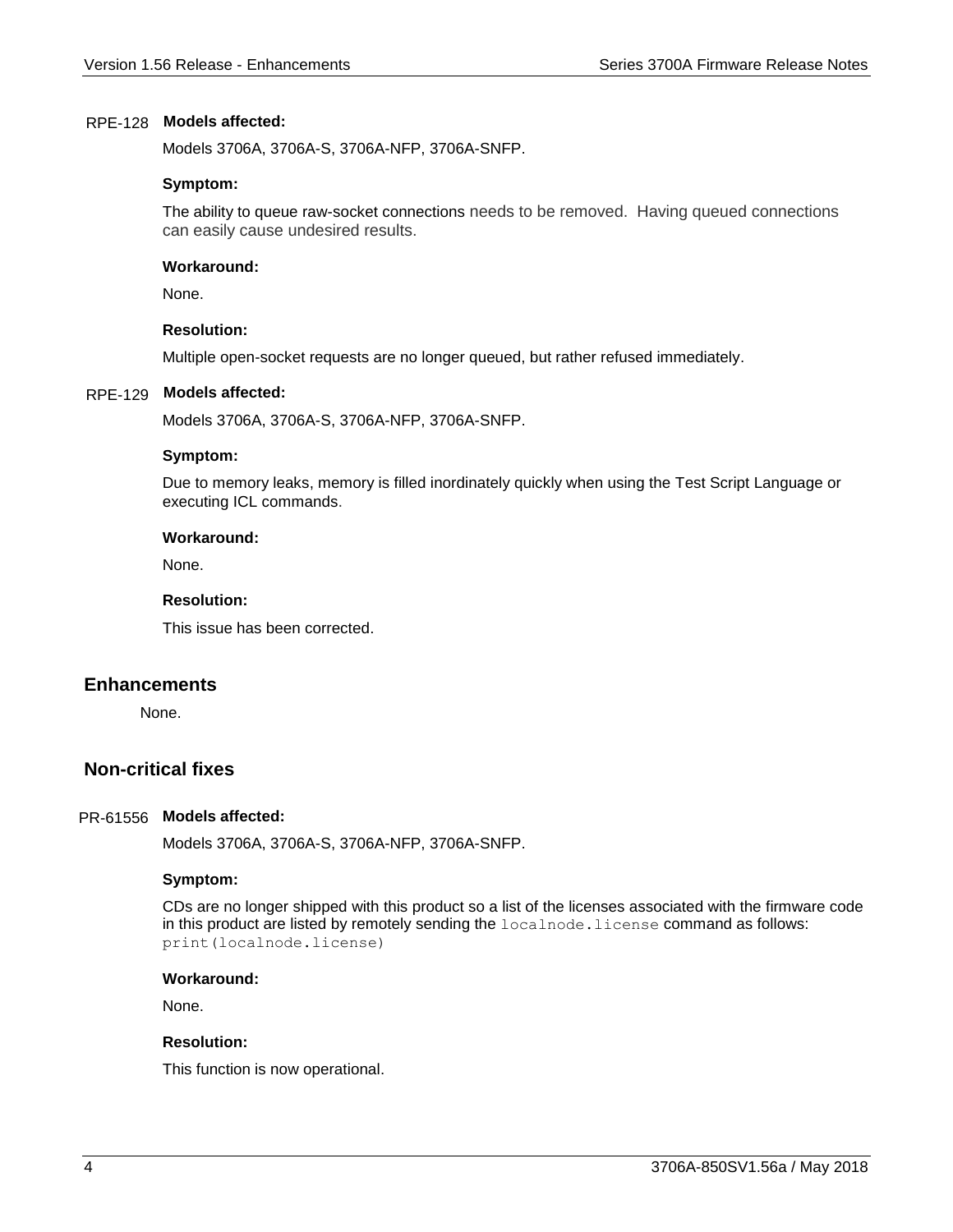## **Models affected:** RPE-117

Models 3706A, 3706A-S, 3706A-NFP, 3706A-SNFP.

## **Symptom:**

The 3706A uses a newer operating system which produces a 2-digit exponent. The 3706 uses an older operating system which produces a 3-digit exponent. For better emulation, the 3706A should produce a 3-digit exponent when running in 3706 emulation mode.

## **Workaround:**

None.

## **Resolution:**

This function is now operational.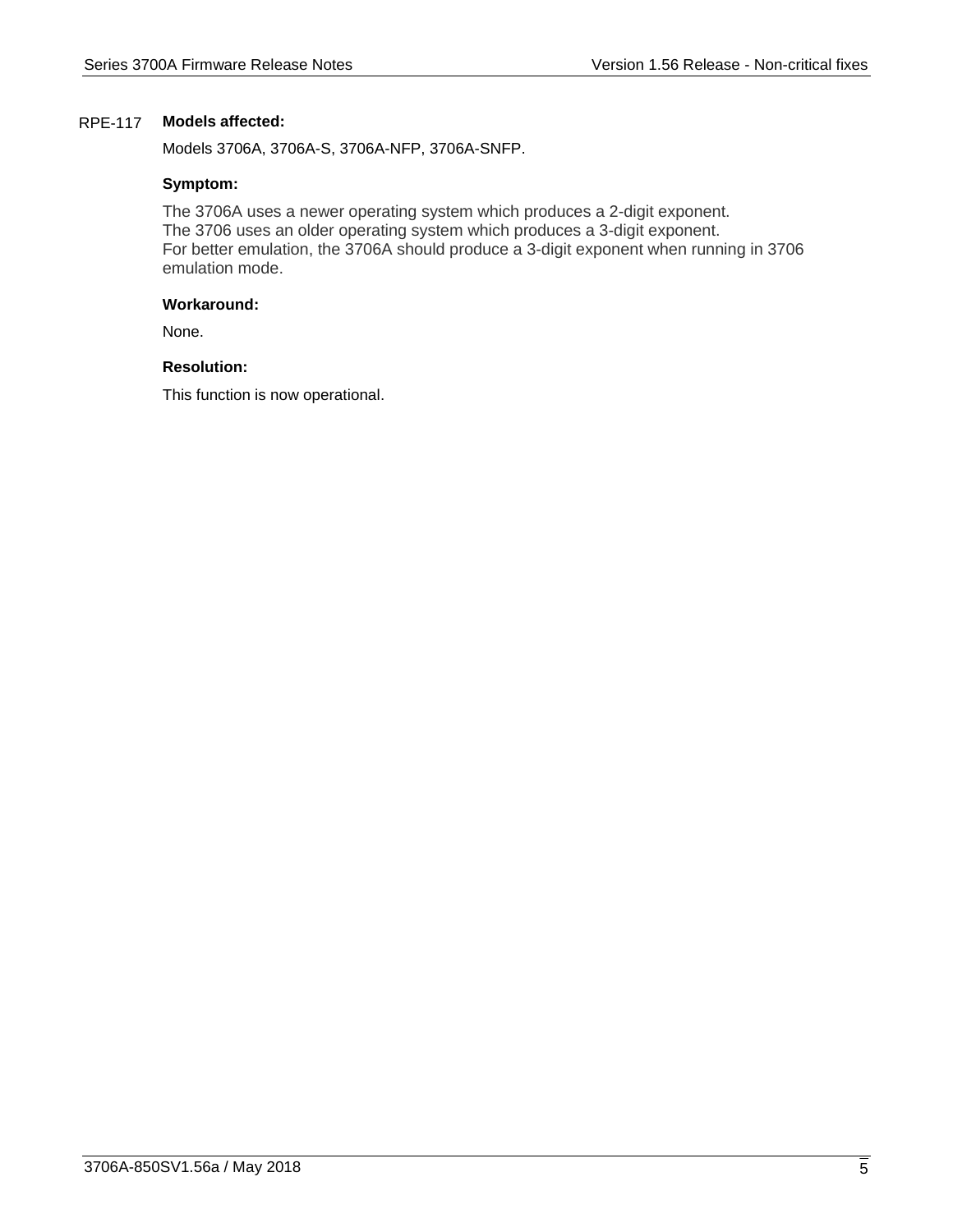## <span id="page-5-0"></span>**Known issues**

## PR51964 Models affected:

Models 3706A, 3706A-S, 3706A-NFP, 3706A-SNFP.

## **Symptom:**

When switching from one web application to another for the first time, a Java security warning window similar to the one shown below is used to get the user's permission. In the most recent versions of Java (7u65 and 8u11), the security warning window appears **behind** the web browser when using Internet Explorer. Until the security warning window is acknowledged, the web browser will appear to be unresponsive. This only happens with Internet Explorer.

| <b>Security Warning</b>                                                                                                                                                                              |                                                                                              |  |
|------------------------------------------------------------------------------------------------------------------------------------------------------------------------------------------------------|----------------------------------------------------------------------------------------------|--|
|                                                                                                                                                                                                      | Allow access to the following application from this web site?                                |  |
|                                                                                                                                                                                                      | Web Site:<br>http://134.63.78.179                                                            |  |
|                                                                                                                                                                                                      | Application: Series 3700A/700B Java Applications<br>Keithley Instruments, Inc.<br>Publisher: |  |
| This web site is requesting access and control of the Java application shown above.<br>Allow access only if you trust the web site and know that the application is<br>intended to run on this site. |                                                                                              |  |
|                                                                                                                                                                                                      | Do Not Allow<br>Allow<br>Do not show this again for this app and web site.                   |  |
|                                                                                                                                                                                                      | More information                                                                             |  |

## **Workaround:**

Enable the "Do not show this again for this app and web site." check-box prior to clicking the "Allow" button.

## PR53151 Models affected:

Models 3706A, 3706A-S, 3706A-NFP, 3706A-SNFP.

## **Symptom:**

The first attempt to open TSB Embedded does not complete and users must click a second time for the applet to start.

## **Workaround:**

Click the TSB Embedded link again.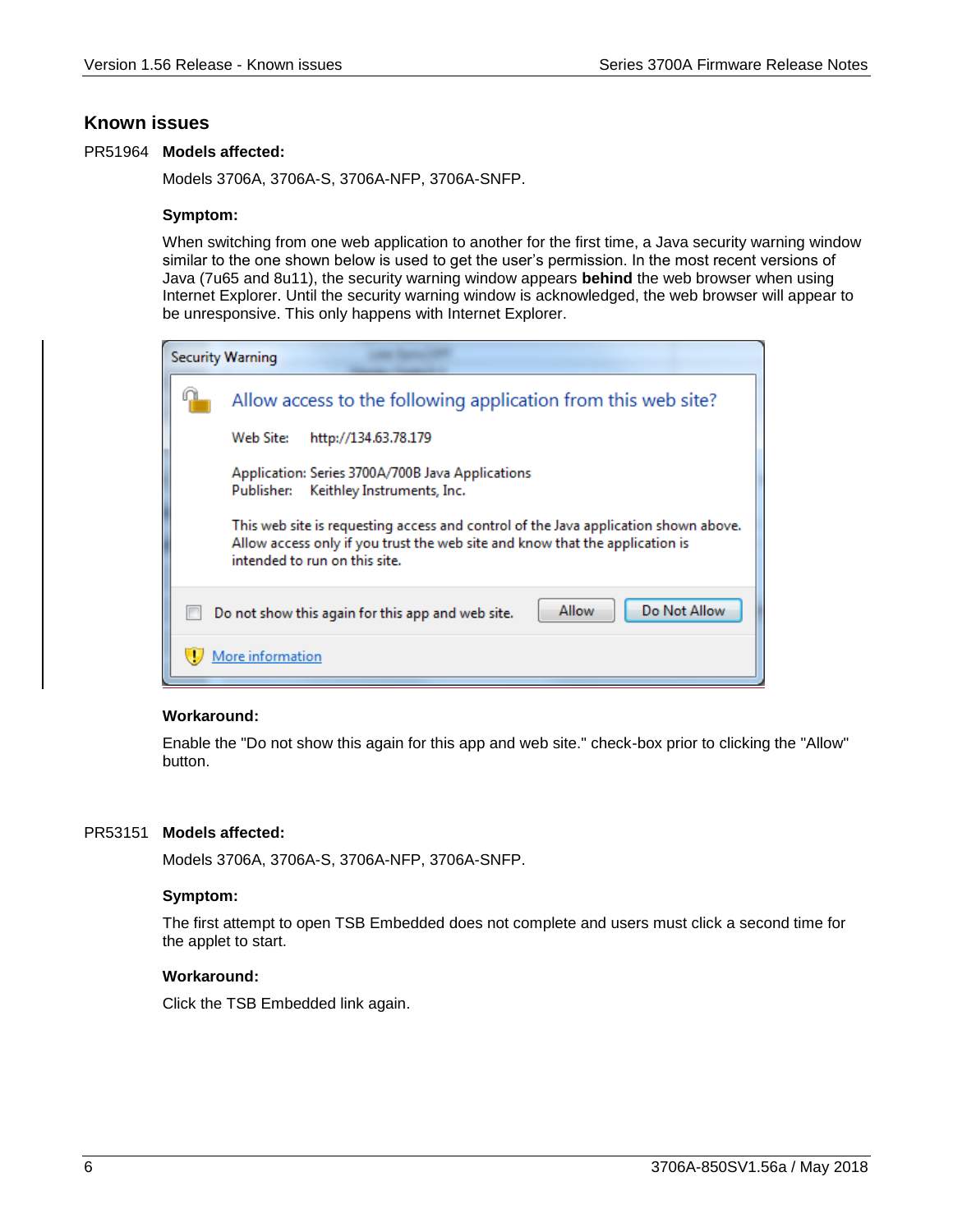## PR53153 Models affected:

Models 3706A, 3706A-S, 3706A-NFP, 3706A-SNFP.

## **Symptom:**

If the user edits a script in TSB Embedded and clicks a non-applet link such as Sync Config prior to saving, when they return to TSB Embedded the changes are gone and no script is displayed in the editor.

## **Workaround:**

Be sure to save your work before selecting another link.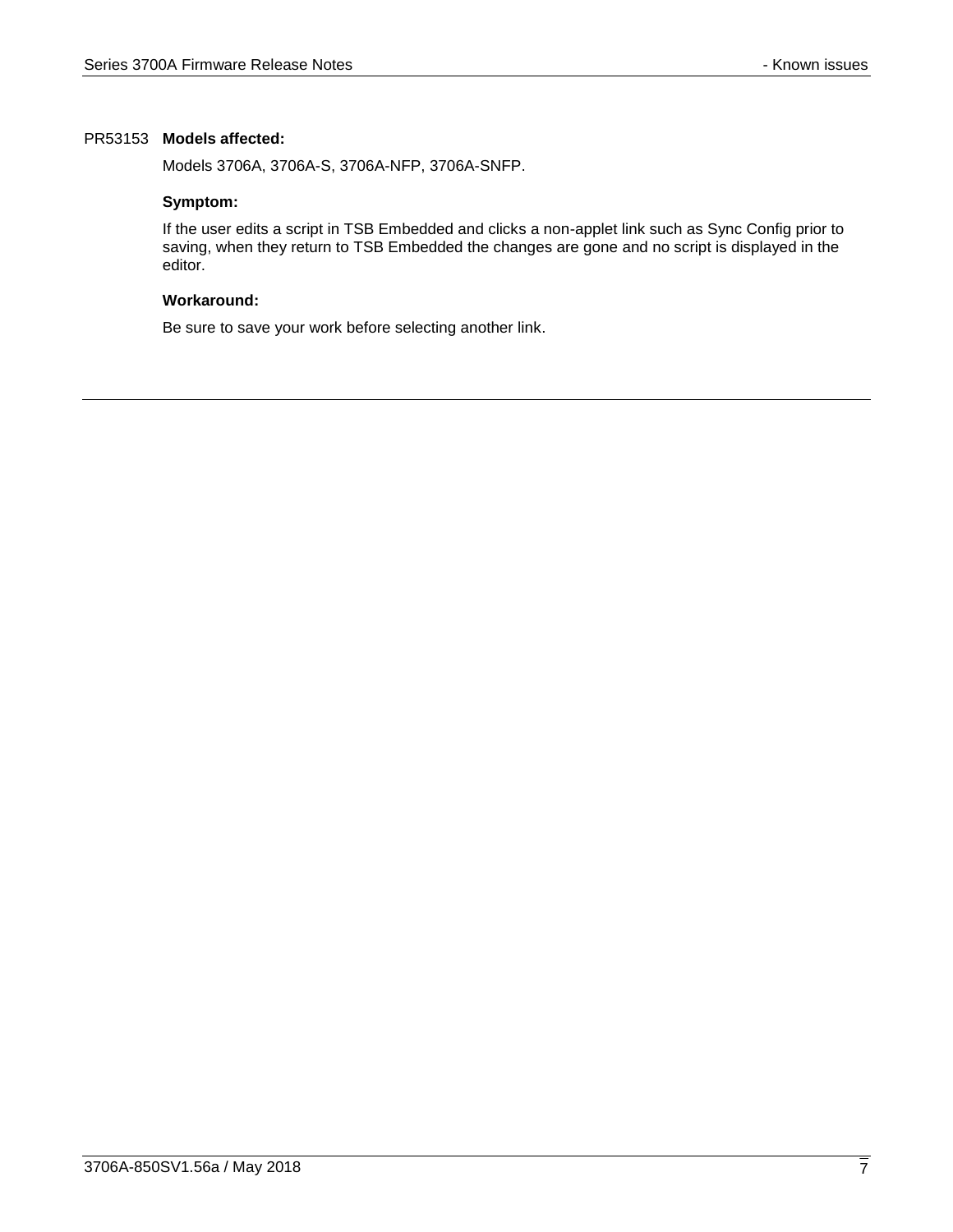# <span id="page-7-0"></span>**Version 1.55 Release**

## <span id="page-7-1"></span>**Upgrade considerations**

The 1.55 release can only be used on 3700A models. This release is not compatible with 3700 (non-A) models. This release is the first to support the new 3760, 3761, 3762, and 3765 switch cards.

## <span id="page-7-2"></span>**Overview**

The following table lists the exact version numbers of the available Series 3700 components.

| <b>Model</b>                                     | <b>Version</b>    |
|--------------------------------------------------|-------------------|
| Series 3700A Mainframe                           | 1.55a             |
| Series 3700A High Performance DMM                | 1.50c             |
| 3720 Dual 1x30 Multiplexer                       | 1.40h             |
| 3721 Dual 1x20 Multiplexer                       | 1.40h             |
| 3722 Dual 1x48 High Density Multiplexer          | 1.40h             |
| 3723 Dual 1x30 High Speed Reed Relay Multiplexer | 1.40i             |
| 3724 Dual 1x30 FET Multiplexer                   | 1.40i             |
| 3730 Dual 6x16 High Density Matrix               | 1.40h             |
| 3731 Dual 6x16 High Speed Reed Matrix            | 1.40i             |
| 3732 Quad 4x28 High Speed Reed Matrix            | 1.40m             |
| 3740 32 Channel Isolated Switch                  | 1.40h             |
| 3750 Multifunction I/O Card                      | 1.40 <sub>i</sub> |
| 3760 10-ch Hi-I Multiplexer                      | 1.50 <sub>b</sub> |
| 3761 10-ch Lo-I Multiplexer                      | 1.50a             |
| 3762 10-ch Hi-V Multiplexer                      | 1.50b             |
| 3765 Hall Effect                                 | 1.50c             |

# <span id="page-7-3"></span>**Critical fixes**

## **Models affected:** PR-61206

Models 3706A, 3706A-S, 3706A-NFP, 3706A-SNFP.

## **Symptom:**

The instrument skips a scan step when two consecutive steps are identical. LAN trigger is generated after the first step, but not after the second one.

## **Workaround:**

None.

## **Resolution:**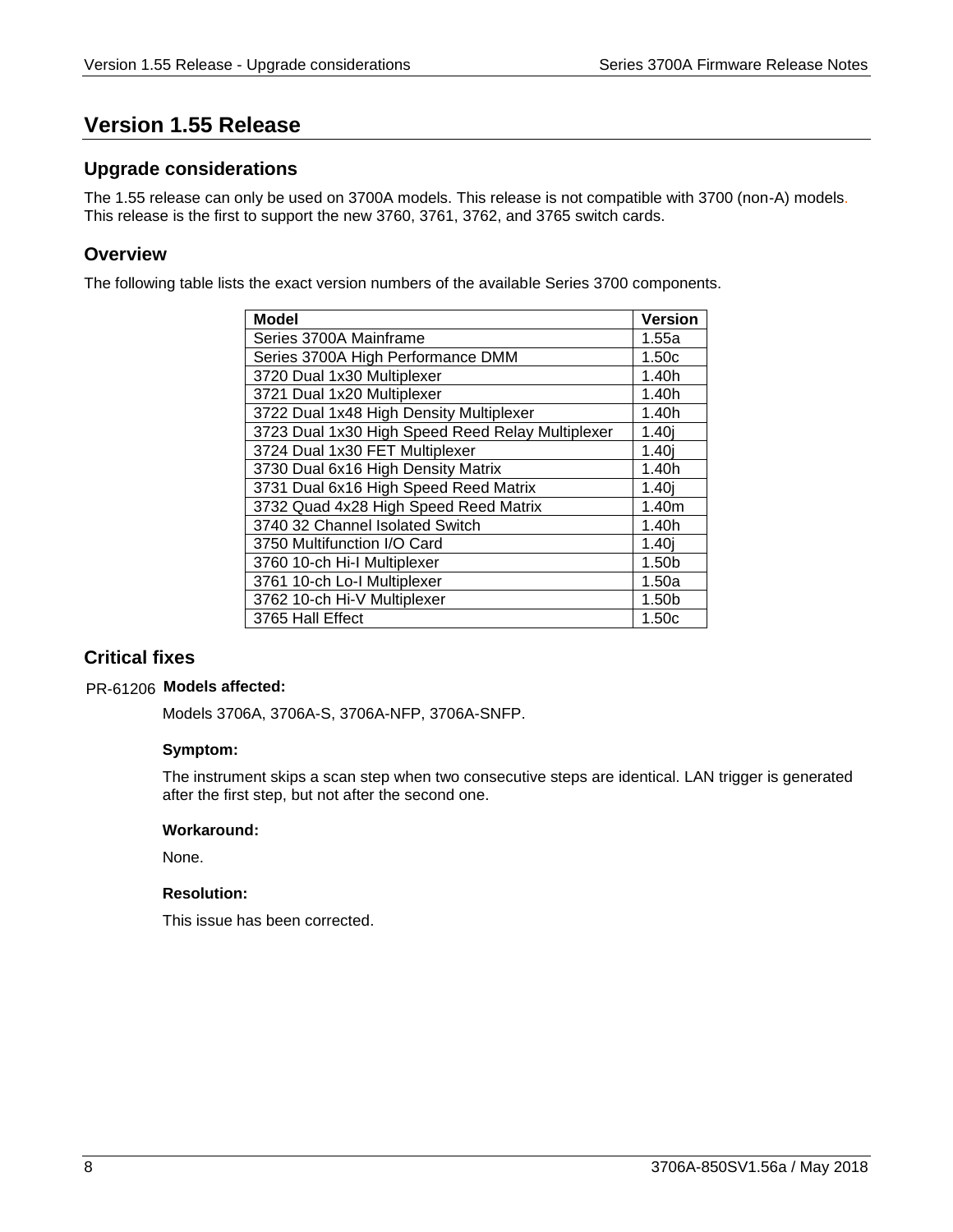## **Models affected:** PR-59260

Models 3706A, 3706A-S, 3706A-NFP, 3706A-SNFP.

## **Symptom:**

The instrument causes Error 5511 Low-Power when configuring a scan while some channels are already closed.

## **Workaround:**

None.

## **Resolution:**

This issue has been corrected.

## **Models affected:** PR-44535

Models 3706A, 3706A-S, 3706A-NFP, 3706A-SNFP.

## **Symptom:**

From the web-page, Step by Step will treat scan list of items all from same channel like 1 step

## **Workaround:**

None.

## **Resolution:**

This issue has been corrected.

## <span id="page-8-0"></span>**Enhancements**

The new 3760, 3761, 3762, and 3765 switch cards are now supported in this firmware release.

## <span id="page-8-1"></span>**Non-critical fixes**

None.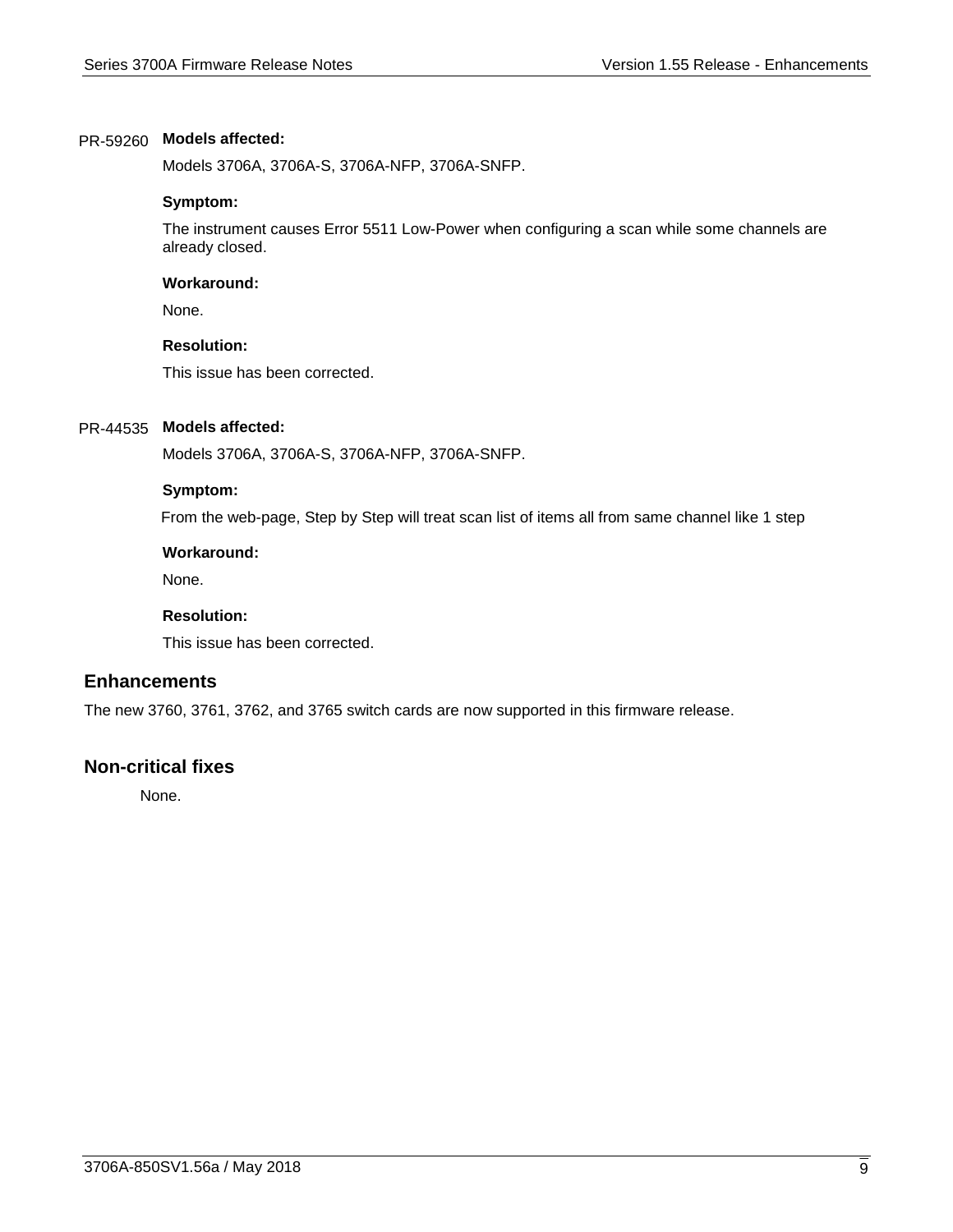# <span id="page-9-0"></span>**Version 1.54 Release**

## <span id="page-9-1"></span>**Upgrade considerations**

<span id="page-9-2"></span>The 1.54 release can only be used on 3700A models. This release is not compatible with 3700 (non-A) models.

## **Overview**

The following table lists the exact version numbers of the available Series 3700 components.

| <b>Model</b>                                     | <b>Version</b>    |
|--------------------------------------------------|-------------------|
| Series 3700A Mainframe                           | 1.54a             |
| Series 3700A High Performance DMM                | 1.50c             |
| 3720 Dual 1x30 Multiplexer                       | 1.40h             |
| 3721 Dual 1x20 Multiplexer                       | 1.40h             |
| 3722 Dual 1x48 High Density Multiplexer          | 1.40h             |
| 3723 Dual 1x30 High Speed Reed Relay Multiplexer | 1.40 <sub>i</sub> |
| 3724 Dual 1x30 FET Multiplexer                   | 1.40 <sub>i</sub> |
| 3730 Dual 6x16 High Density Matrix               | 1.40h             |
| 3731 Dual 6x16 High Speed Reed Matrix            | 1.40 <sub>i</sub> |
| 3732 Quad 4x28 High Speed Reed Matrix            | 1.40m             |
| 3740 32 Channel Isolated Switch                  | 1.40h             |
| 3750 Multifunction I/O Card                      | 1.40i             |

## <span id="page-9-3"></span>**Critical fixes**

#### **Models affected:** PR55435

Models 3706A, 3706A-S, 3706A-NFP, 3706A-SNFP.

## **Symptom:**

Default Cal password incorrect.

## **Workaround:**

None.

## **Resolution:**

This issue has been corrected.

#### **Models affected:** PR55219

Models 3706A, 3706A-S, 3706A-NFP, 3706A-SNFP.

## **Symptom:**

The instrument shows an overflow value after switching to detector-bandwidth of 300 when measuring AC-volts. The autodelay function does not prevent the overflow.

## **Workaround:**

None.

## **Resolution:**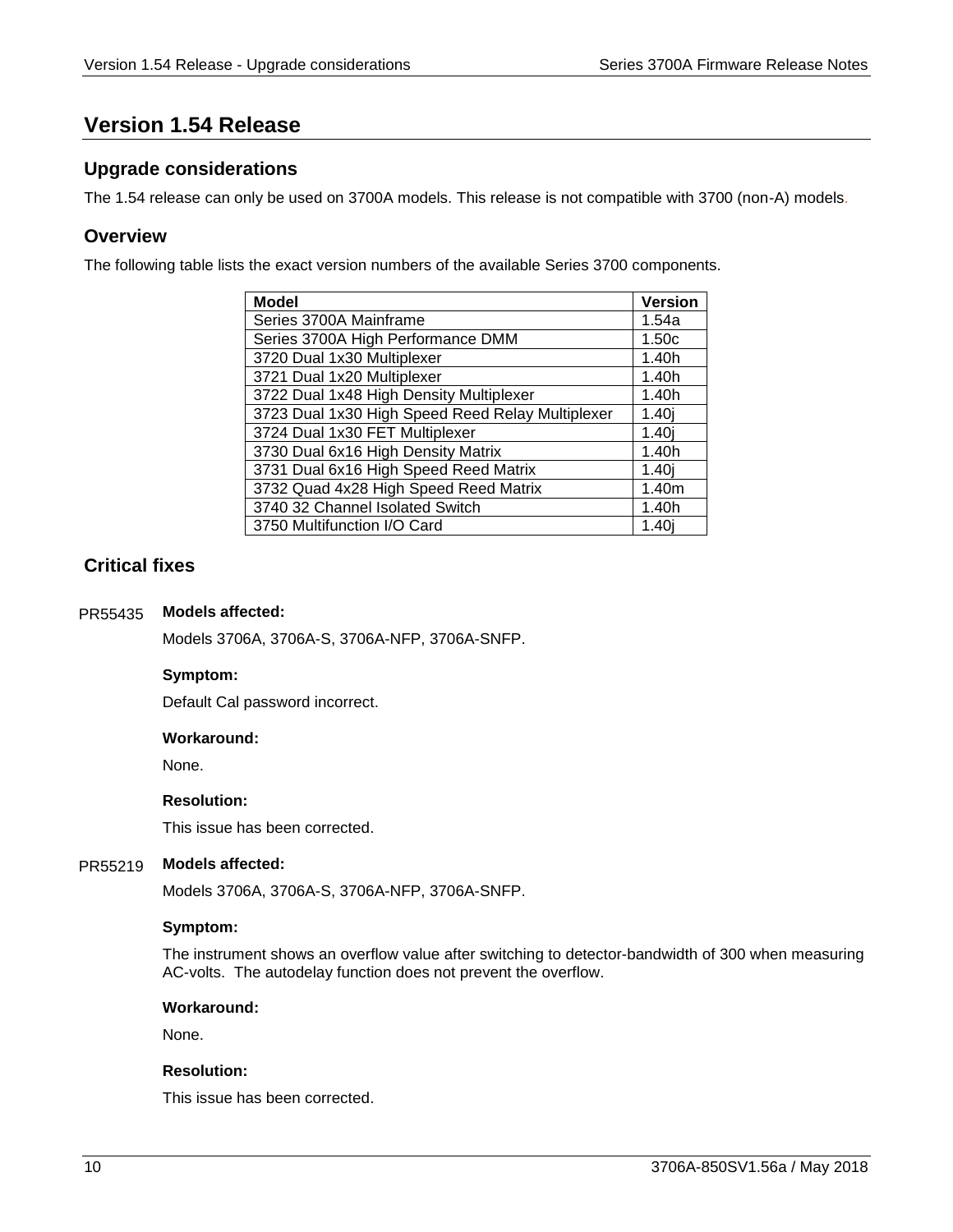#### **Models affected:** PR56938

Models 3706A, 3706A-S, 3706A-NFP, 3706A-SNFP.

#### **Symptom:**

When identical relays are closed/opened in two or more consecutive scan-steps, the Channel Ready trigger event is generated only when the first identical step is executed. It is not generated when the subsequent identical steps are executed.

#### **Workaround:**

None.

## **Resolution:**

This issue has been corrected.

#### **Models affected:** PR54842

Models 3706A, 3706A-S, 3706A-NFP, 3706A-SNFP.

#### **Symptom:**

An error occurs when scan.add() used in a loop for more than 91 times when multiple switching cards are used.

#### **Workaround:**

None.

## **Resolution:**

This issue has been corrected.

#### **Models affected:** PR58235

Models 3706A, 3706A-S, 3706A-NFP, 3706A-SNFP.

#### **Symptom:**

Autoranged 4-wire resistance measurement of a 10 ohm resistor returns overflow on the 10 ohm range when the lead resistance exceeds the Maximum 4WΩ Lead Resistance specification for the range.

## **Workaround:**

None.

#### **Resolution:**

This issue has been corrected. For the case of a 10 ohm resistor with excessive lead resistance, the autoranging process will now bump the range up to the next highest range (100 ohms) and take the measurement.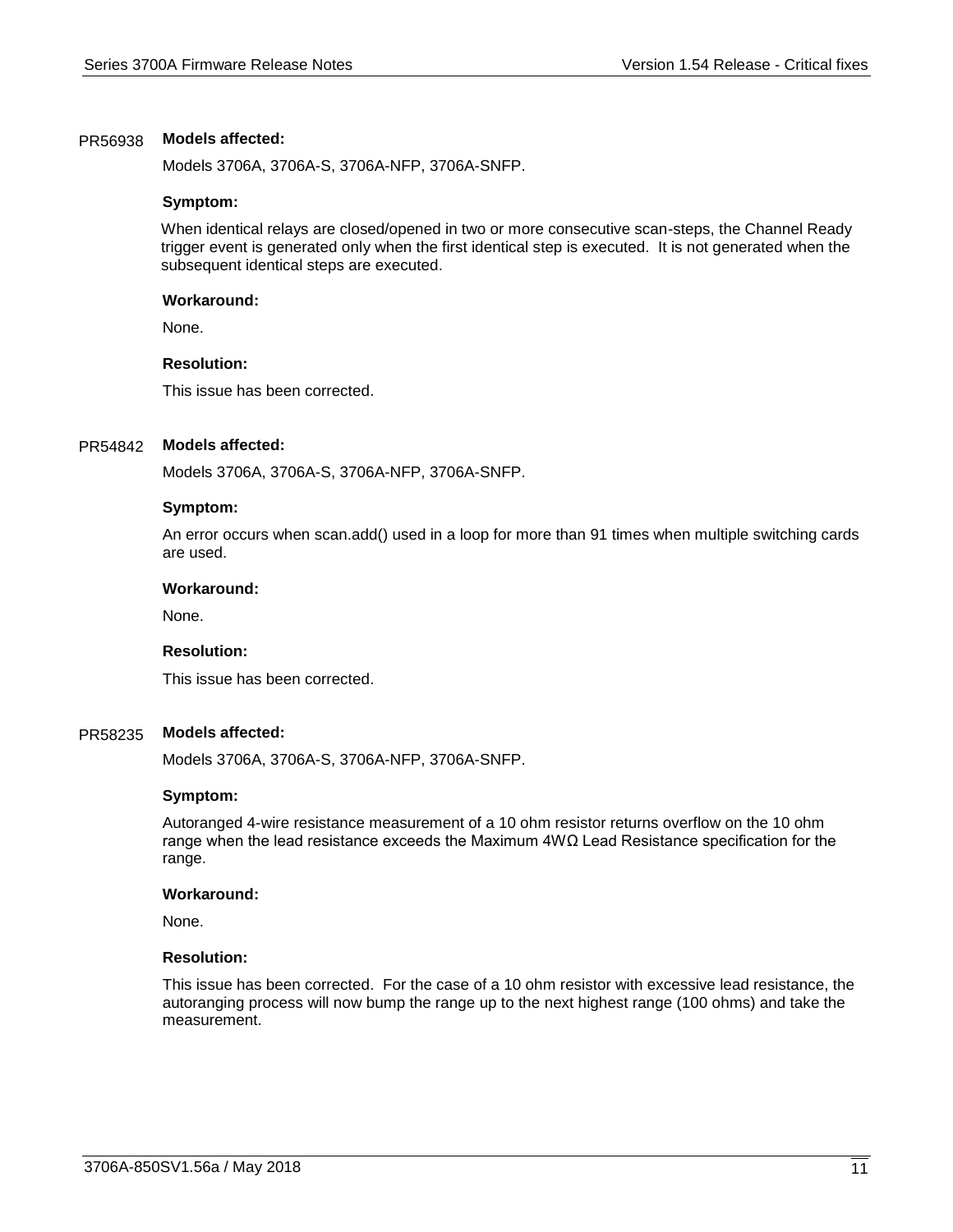## **Models affected:** PR58247

Models 3706A, 3706A-S, 3706A-NFP, 3706A-SNFP.

## **Symptom:**

Unstable AC readings after manually changing the bandwidth to 300 from a different value.

## **Workaround:**

None.

## **Resolution:**

This issue has been corrected.

## <span id="page-11-0"></span>**Enhancements**

None.

## <span id="page-11-1"></span>**Non-critical fixes**

None.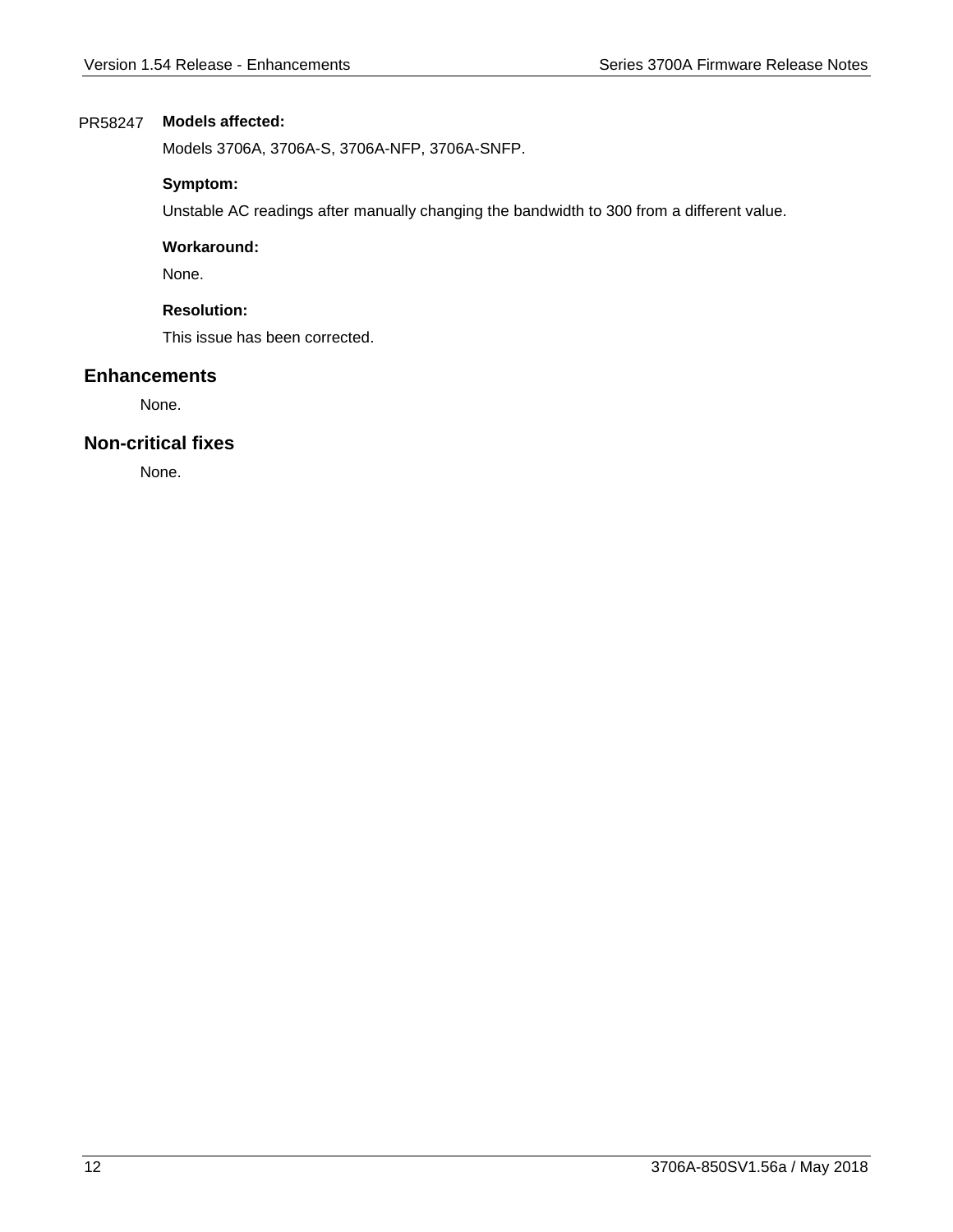# <span id="page-12-0"></span>**Version 1.53 Release**

## <span id="page-12-1"></span>**Upgrade considerations**

<span id="page-12-2"></span>The 1.53 release can only be used on 3700A models. This release is not compatible with 3700 (non-A) models.

## **Overview**

The following table lists the exact version numbers of the available Series 3700 components.

| <b>Model</b>                                     | <b>Version</b>    |
|--------------------------------------------------|-------------------|
| Series 3700A Mainframe                           | 1.53c             |
| Series 3700A High Performance DMM                | 1.50b             |
| 3720 Dual 1x30 Multiplexer                       | 1.40h             |
| 3721 Dual 1x20 Multiplexer                       | 1.40h             |
| 3722 Dual 1x48 High Density Multiplexer          | 1.40h             |
| 3723 Dual 1x30 High Speed Reed Relay Multiplexer | 1.40 <sub>i</sub> |
| 3724 Dual 1x30 FET Multiplexer                   | 1.40 <sub>i</sub> |
| 3730 Dual 6x16 High Density Matrix               | 1.40h             |
| 3731 Dual 6x16 High Speed Reed Matrix            | 1.40 <sub>i</sub> |
| 3732 Quad 4x28 High Speed Reed Matrix            | 1.40m             |
| 3740 32 Channel Isolated Switch                  | 1.40h             |
| 3750 Multifunction I/O Card                      | 1.40i             |

## <span id="page-12-3"></span>**Critical fixes**

None.

## <span id="page-12-4"></span>**Enhancements**

## PR51416 Models affected:

Models 3706A, 3706A-S, 3706A-NFP, 3706A-SNFP.

## **Enhancement:**

Keithley has updated its digital signature on all of its Series 3700A Java applications to a stronger 2048-bit certificate.

## <span id="page-12-5"></span>**Non-critical fixes**

## PR51207 Models affected:

Models 3706A, 3706A-S, 3706A-NFP, 3706A-SNFP.

## **Symptom:**

Series 3700A web applications (DMM, Cards, Scan Builder, TSB Embedded and Unit) are blocked from running in Java version 7 update 51 (or later) because the JAR file manifest does not contain the Permissions attribute.

## **Workaround:**

None.

## **Resolution:**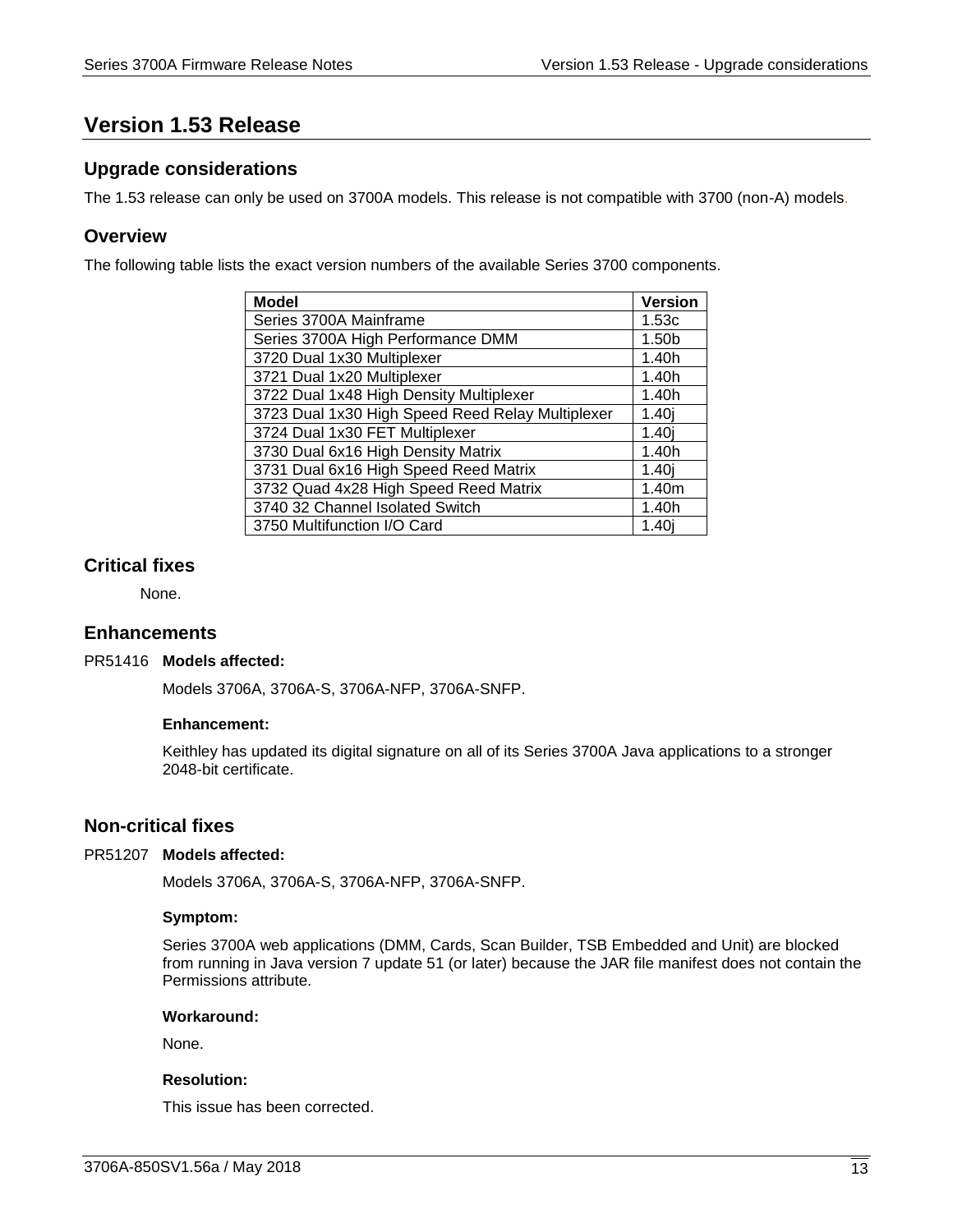## PR51547 Models affected:

Models 3706A, 3706A-S, 3706A-NFP, 3706A-SNFP.

## **Symptom:**

Unexpected behavior with scan.background() and schedule.alarm commands.

## **Workaround:**

None.

## **Resolution:**

This issue has been corrected.

## PR51864 Models affected:

Models 3706A, 3706A-S, 3706A-NFP, 3706A-SNFP.

## **Symptom:**

When run using Java plug-in version 7u25 or later, Series 3700A web applications will eventually stop working after it is re-loaded.

## **Workaround:**

None.

## **Resolution:**

This issue has been corrected.

## PR51955 Models affected:

Models 3706A, 3706A-S, 3706A-NFP, 3706A-SNFP.

## **Symptom:**

When running a Series 3700A web application, a JAVA security prompt may ask for your confirmation for running the application. An incorrect application name was shown on the security dialog window.

## **Workaround:**

None.

## **Resolution:**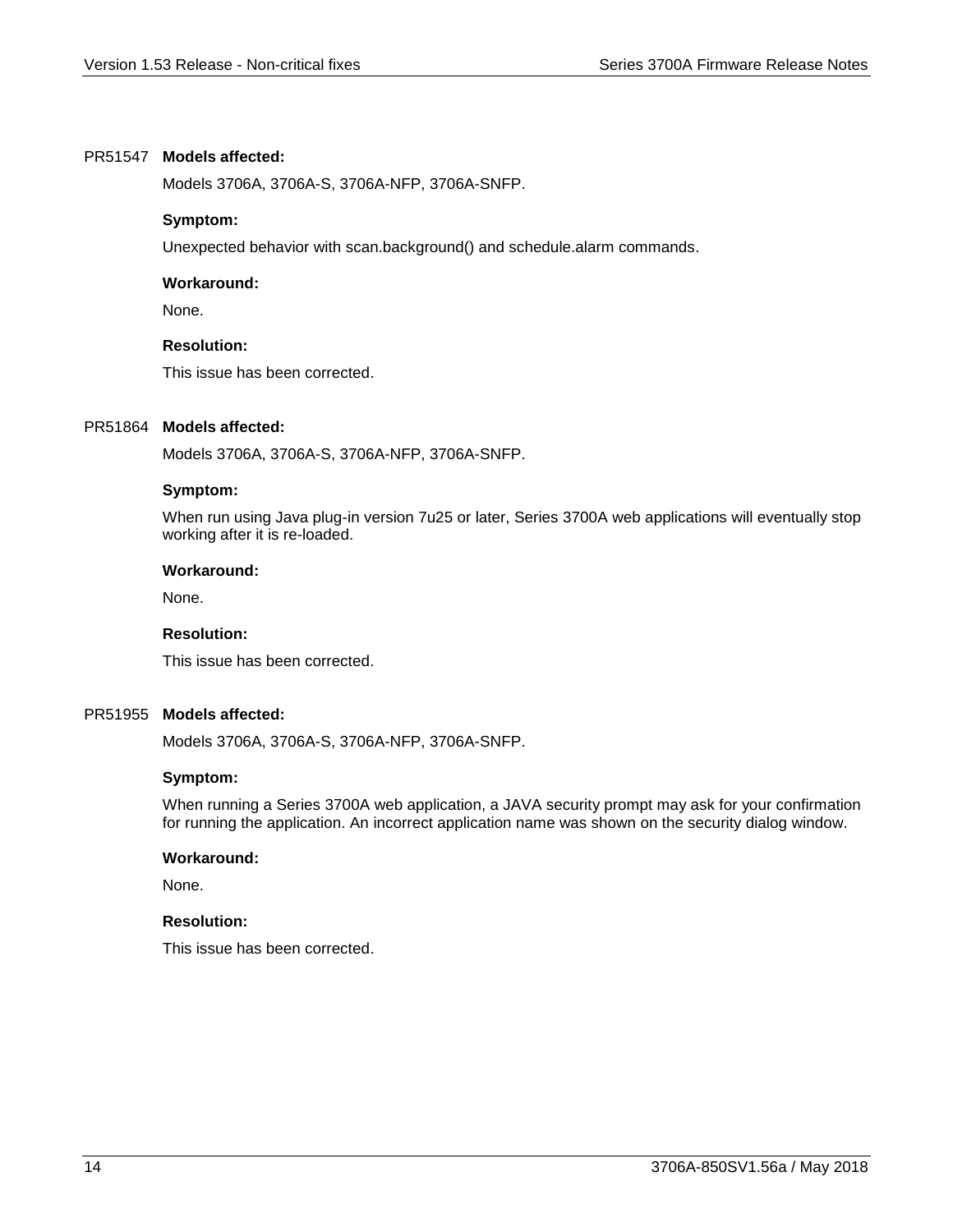## PR51958 Models affected:

Models 3706A, 3706A-S, 3706A-NFP, 3706A-SNFP.

## **Symptom:**

Series 3700A web applications do not work correctly in Internet Explorer 11. Users cannot switch from one web application to another without going through the Home page.

## **Workaround:**

None.

## **Resolution:**

This issue has been corrected.

## PR51967 Models affected:

Models 3706A, 3706A-S, 3706A-NFP, 3706A-SNFP.

## **Symptom:**

When running Series 3700A web applications using Internet Explorer 11 with Java plug-in version 7 or 8, a warning message is shown to tell the user that "This application would like to use a version of Java (1.6\*) that is not installed on your system."

#### **Workaround:**

None.

## **Resolution:**

This issue has been corrected.

## PR51000 Models affected:

Models 3706A, 3706A-S, 3706A-NFP, 3706A-SNFP.

## **Symptom:**

USB host port issue - USB flash drives not recognized

## **Workaround:**

None.

## **Resolution:**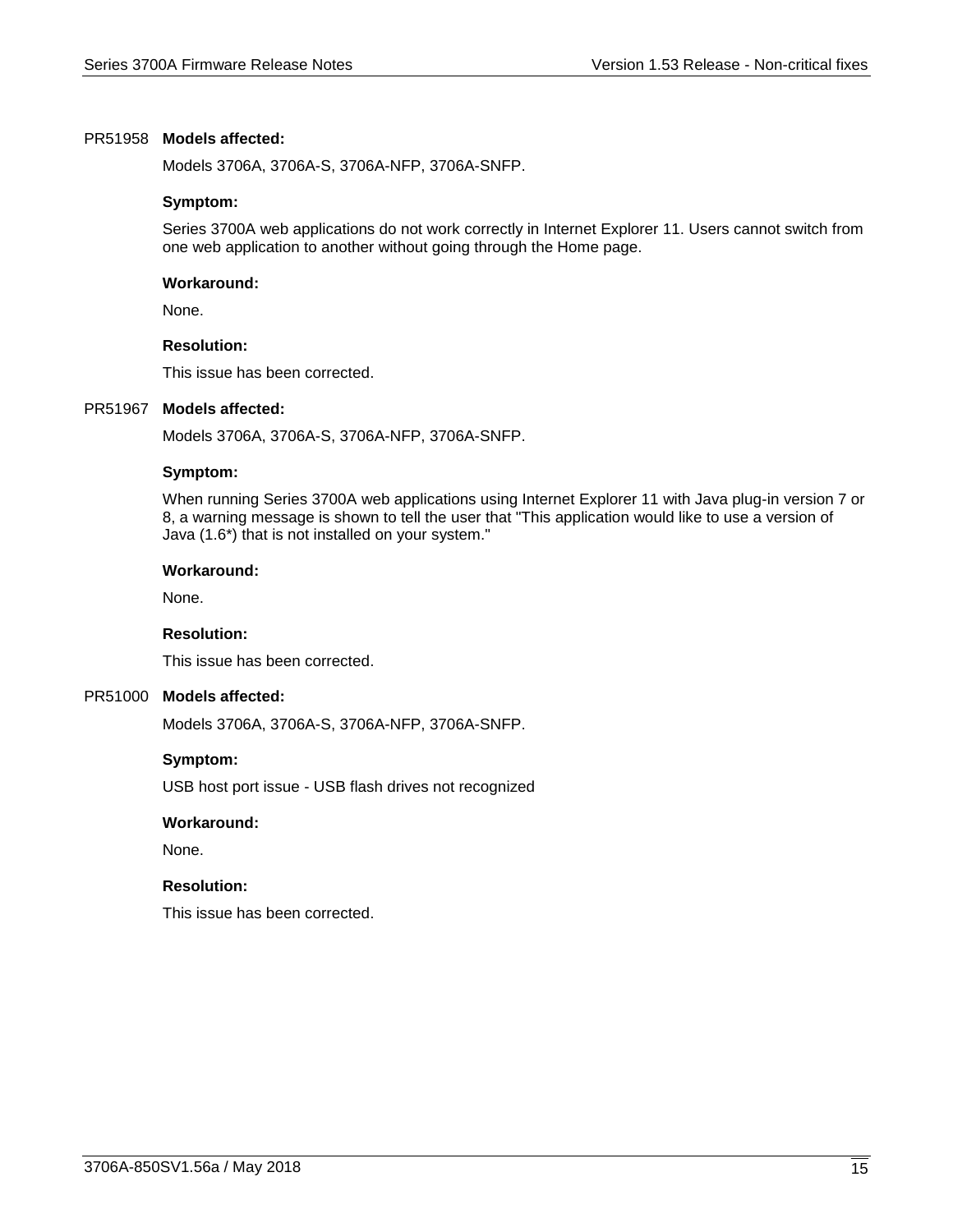# <span id="page-15-0"></span>**Version 1.52 Release**

## <span id="page-15-1"></span>**Upgrade considerations**

<span id="page-15-2"></span>The 1.52 release can only be used on 3700A models. This release is not compatible with 3700 (non-A) models.

## **Overview**

The following table lists the exact version numbers of the available Series 3700 components.

| <b>Model</b>                                     | <b>Version</b>    |
|--------------------------------------------------|-------------------|
| Series 3700A Mainframe                           | 1.52g             |
| Series 3700A High Performance DMM                | 1.50b             |
| 3720 Dual 1x30 Multiplexer                       | 1.40h             |
| 3721 Dual 1x20 Multiplexer                       | 1.40h             |
| 3722 Dual 1x48 High Density Multiplexer          | 1.40h             |
| 3723 Dual 1x30 High Speed Reed Relay Multiplexer | 1.40 <sub>i</sub> |
| 3724 Dual 1x30 FET Multiplexer                   | 1.40 <sub>i</sub> |
| 3730 Dual 6x16 High Density Matrix               | 1.40h             |
| 3731 Dual 6x16 High Speed Reed Matrix            | 1.40j             |
| 3732 Quad 4x28 High Speed Reed Matrix            | 1.40m             |
| 3740 32 Channel Isolated Switch                  | 1.40h             |
| 3750 Multifunction I/O Card                      | 1.40i             |

## <span id="page-15-3"></span>**Critical fixes**

None.

## <span id="page-15-4"></span>**Enhancements**

## PR47100 Models affected:

Models 3706A, 3706A-S, 3706A-NFP, 3706A-SNFP. PR47160

## **Enhancement:**

Allow channel.open, channel.close, channel.getstate and channel.createspecifier to run while a background scan is running. These commands can slow a scan down if they are called while the scan is running. If there is no scan running then these commands function as normal.

- channel.open can only be used on a slot that is not part of the scan list that is running. While a scan is running channel.open will not accept "allslots" or "slot#" as the parameter. While a scan is running channel.open will only accept a channel or list of channels.
- channel.close can only be used on a slot that is not part of the scan list that is running.

## <span id="page-15-5"></span>**Non-critical fixes**

## PR46705 Models affected:

Models 3706A, 3706A-S, 3706A-NFP, 3706A-SNFP.

## **Symptom:**

When communicating with the product using USB it did not correctly report that it is capable of asserting triggers.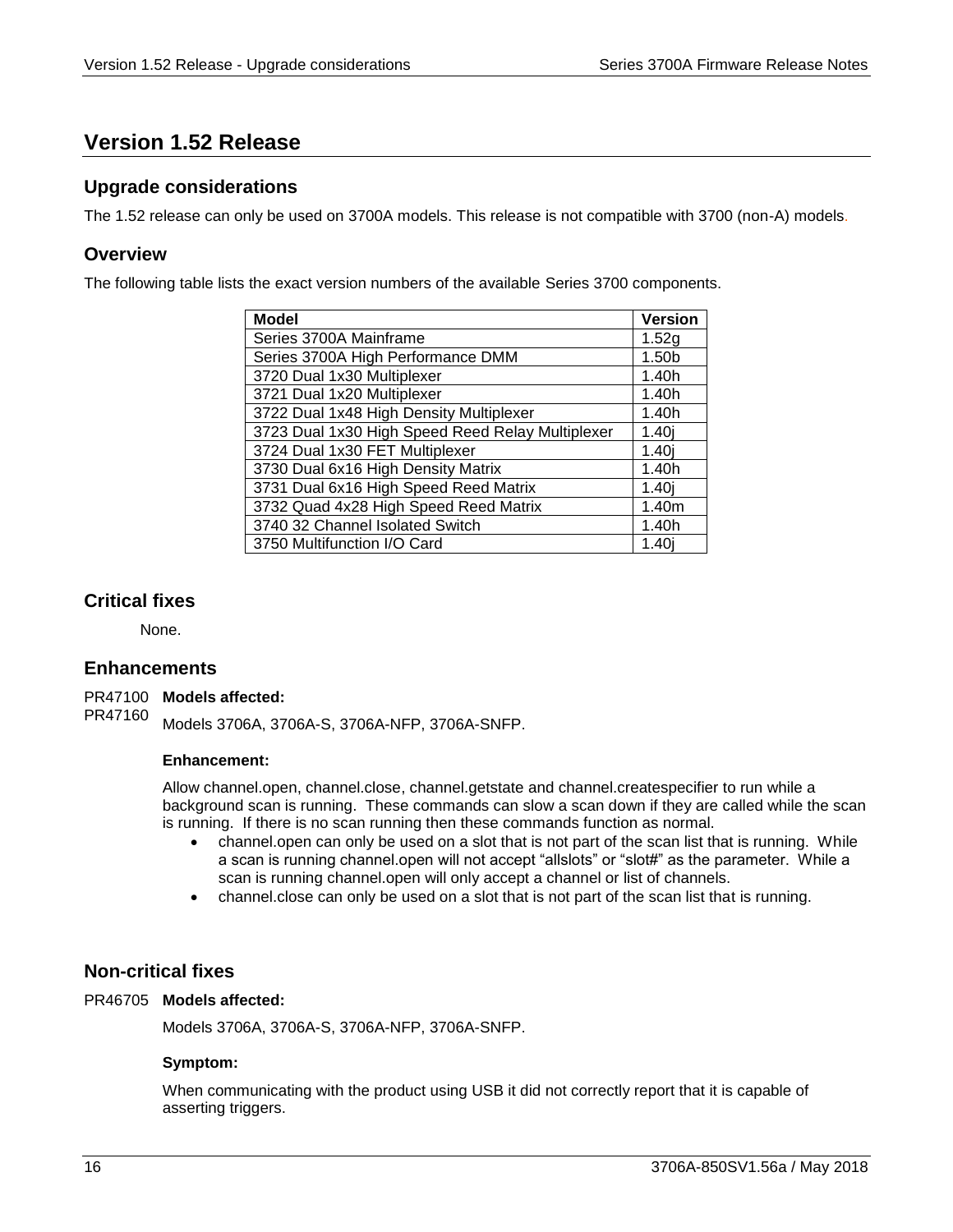## **Workaround:**

None.

## **Resolution:**

The TRIGGER functionality had been implemented, but was not reported in the device and interface capabilities. The appropriate bits in the capability words are now set and resolve this issue.

#### PR47097 Models affected:

Models 3706A, 3706A-S, 3706A-NFP, 3706A-SNFP. PR47098 PR47099

#### **Symptom:**

In the Java applet some of the file extension drop down boxes did not have a default extension selected. This only happens when using Java JRE 7.

#### **Workaround:**

Using Java JRE 6.

#### **Resolution:**

The Java applet now requests a default file extension to be selected in the drop down box.

#### PR47131 Models affected:

Models 3706A, 3706A-S, 3706A-NFP, 3706A-SNFP.

#### **Symptom:**

In the Java applet the Pattern and Generate Report buttons were not working.

#### **Workaround:**

None.

#### **Resolution:**

The previous firmware release inserted an issue that caused these buttons to not work properly. This has been corrected.

#### PR47136 Models affected:

Models 3706A, 3706A-S, 3706A-NFP, 3706A-SNFP.

#### **Symptom:**

According to VXI-11.1 rule B.4.12, the status poll (device\_readstb) should automatically clear the RQS bit, but if a second status poll is executed, the RQS bit is still set. This means the RQS bit was not automatically clearing.

## **Workaround:**

Manually call a status clear after a status poll.

## **Resolution:**

The RQS bit now automatically clears after a status poll.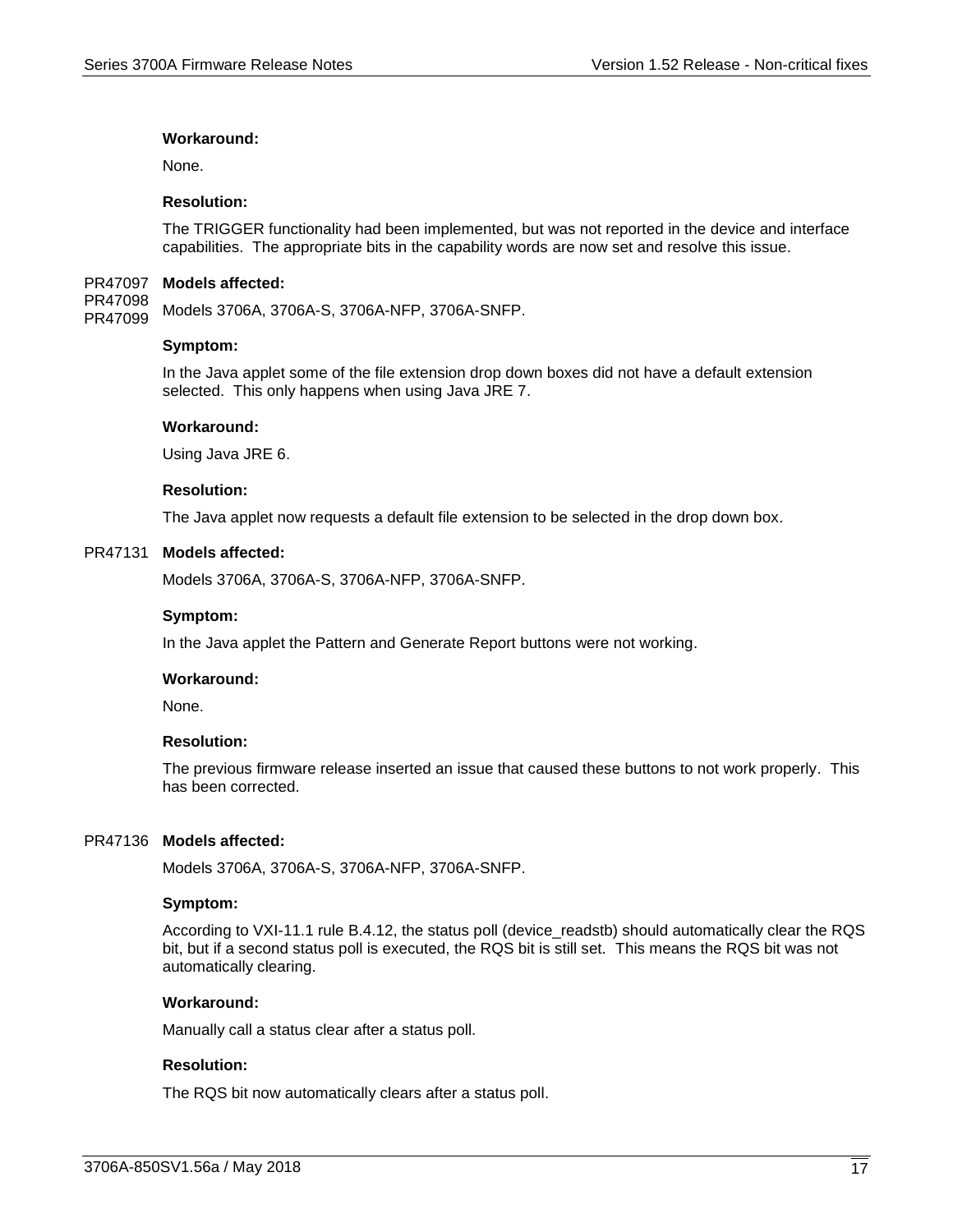## PR47137 Models affected:

Models 3706A, 3706A-S, 3706A-NFP, 3706A-SNFP.

## **Symptom:**

When communicating with the product using USB and using the Read Status Byte bus operation it always returned 0.

## **Workaround:**

None.

## **Resolution:**

It now returns the correct status byte.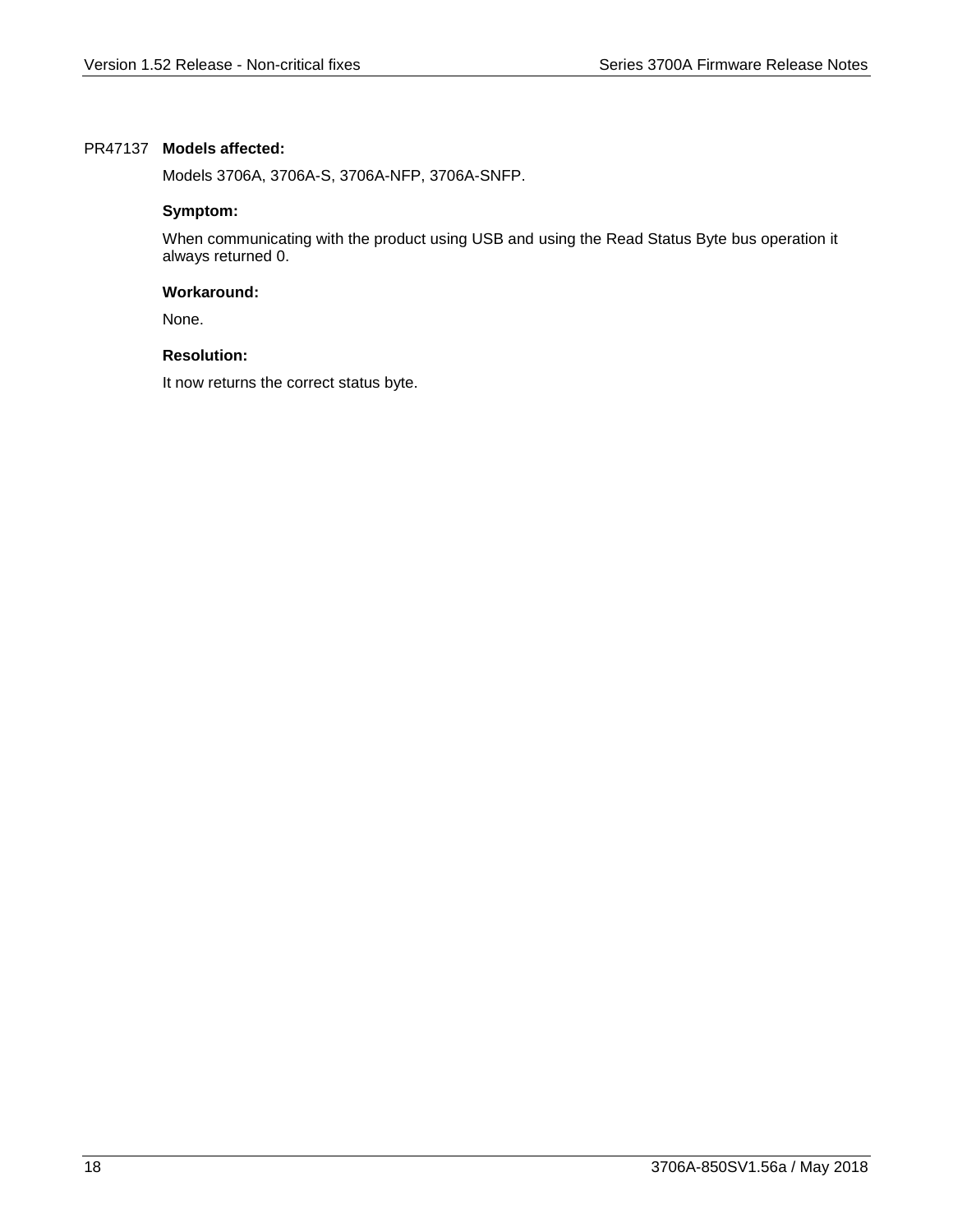# <span id="page-18-0"></span>**Version 1.51 Release**

## <span id="page-18-1"></span>**Supported models**

This firmware is used on the following Keithley Instruments products:

Models 3706A, 3706A-S, 3706A-NFP, 3706A-SNFP, and all Series 3700 cards

## <span id="page-18-2"></span>**Overview**

Note: The 1.51 release can only be used on 3700A models. This release is not compatible with 3700 (non-A) models.

The following table lists the exact version numbers of the available Series 3700 components.

| <b>Model</b>                                     | <b>Version</b>    |
|--------------------------------------------------|-------------------|
| Series 3700A Mainframe                           | 1.51 <sub>b</sub> |
| Series 3700A High Performance DMM                | 1.50 <sub>b</sub> |
| 3720 Dual 1x30 Multiplexer                       | 1.40h             |
| 3721 Dual 1x20 Multiplexer                       | 1.40h             |
| 3722 Dual 1x48 High Density Multiplexer          | 1.40h             |
| 3723 Dual 1x30 High Speed Reed Relay Multiplexer | 1.40i             |
| 3724 Dual 1x30 FET Multiplexer                   | 1.40i             |
| 3730 Dual 6x16 High Density Matrix               | 1.40h             |
| 3731 Dual 6x16 High Speed Reed Matrix            | 1.40j             |
| 3732 Quad 4x28 High Speed Reed Matrix            | 1.40m             |
| 3740 32 Channel Isolated Switch                  | 1.40h             |
| 3750 Multifunction I/O Card                      | 1.40j             |

# <span id="page-18-3"></span>**Critical fixes**

NOTE: Firmware version 1.51 is the initial firmware release for the 3700A series and should not be installed on non-A (for example 3706) models. For non-A series instruments, V1.41c is the latest firmware version. The information provided below is only used to inform customers who had been previously using a model 3706 with firmware release 1.41c.

## PR45880 Models affected:

3706A, 3706A-S, 3706A-NFP, 3706A-SNFP

## **Symptom:**

A repeated call to dmm.open was causing a memory leak.

## **Resolution:**

The firmware was modified to free up allocated memory correctly.

## PR45951 Models affected:

3706A, 3706A-S, 3706A-NFP, 3706A-SNFP